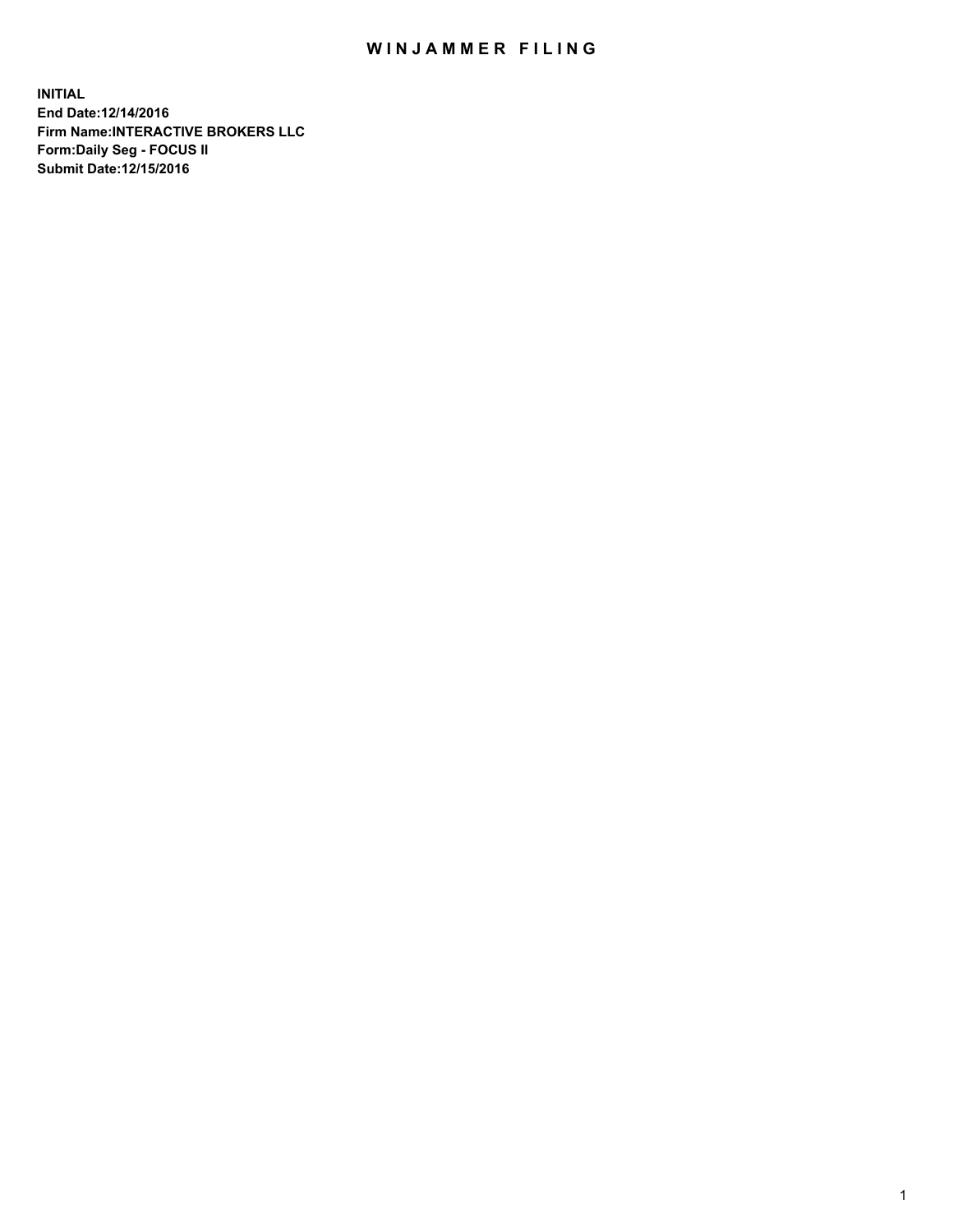## **INITIAL End Date:12/14/2016 Firm Name:INTERACTIVE BROKERS LLC Form:Daily Seg - FOCUS II Submit Date:12/15/2016 Daily Segregation - Cover Page**

| Name of Company<br><b>Contact Name</b><br><b>Contact Phone Number</b><br><b>Contact Email Address</b>                                                                                                                                                                                                                          | <b>INTERACTIVE BROKERS LLC</b><br>James Menicucci<br>203-618-8085<br><u>jmenicucci@interactivebrokers.c</u><br>om |
|--------------------------------------------------------------------------------------------------------------------------------------------------------------------------------------------------------------------------------------------------------------------------------------------------------------------------------|-------------------------------------------------------------------------------------------------------------------|
| FCM's Customer Segregated Funds Residual Interest Target (choose one):<br>a. Minimum dollar amount: ; or<br>b. Minimum percentage of customer segregated funds required:%; or<br>c. Dollar amount range between: and; or<br>d. Percentage range of customer segregated funds required between:% and%.                          | $\overline{\mathbf{0}}$<br>0<br>155,000,000 245,000,000<br>0 <sub>0</sub>                                         |
| FCM's Customer Secured Amount Funds Residual Interest Target (choose one):<br>a. Minimum dollar amount: ; or<br>b. Minimum percentage of customer secured funds required:%; or<br>c. Dollar amount range between: and; or<br>d. Percentage range of customer secured funds required between:% and%.                            | $\overline{\mathbf{0}}$<br>$\overline{\mathbf{0}}$<br>80,000,000 120,000,000<br>00                                |
| FCM's Cleared Swaps Customer Collateral Residual Interest Target (choose one):<br>a. Minimum dollar amount: ; or<br>b. Minimum percentage of cleared swaps customer collateral required:% ; or<br>c. Dollar amount range between: and; or<br>d. Percentage range of cleared swaps customer collateral required between:% and%. | $\overline{\mathbf{0}}$<br>$\overline{\mathbf{0}}$<br>0 <sub>0</sub><br><u>00</u>                                 |

Attach supporting documents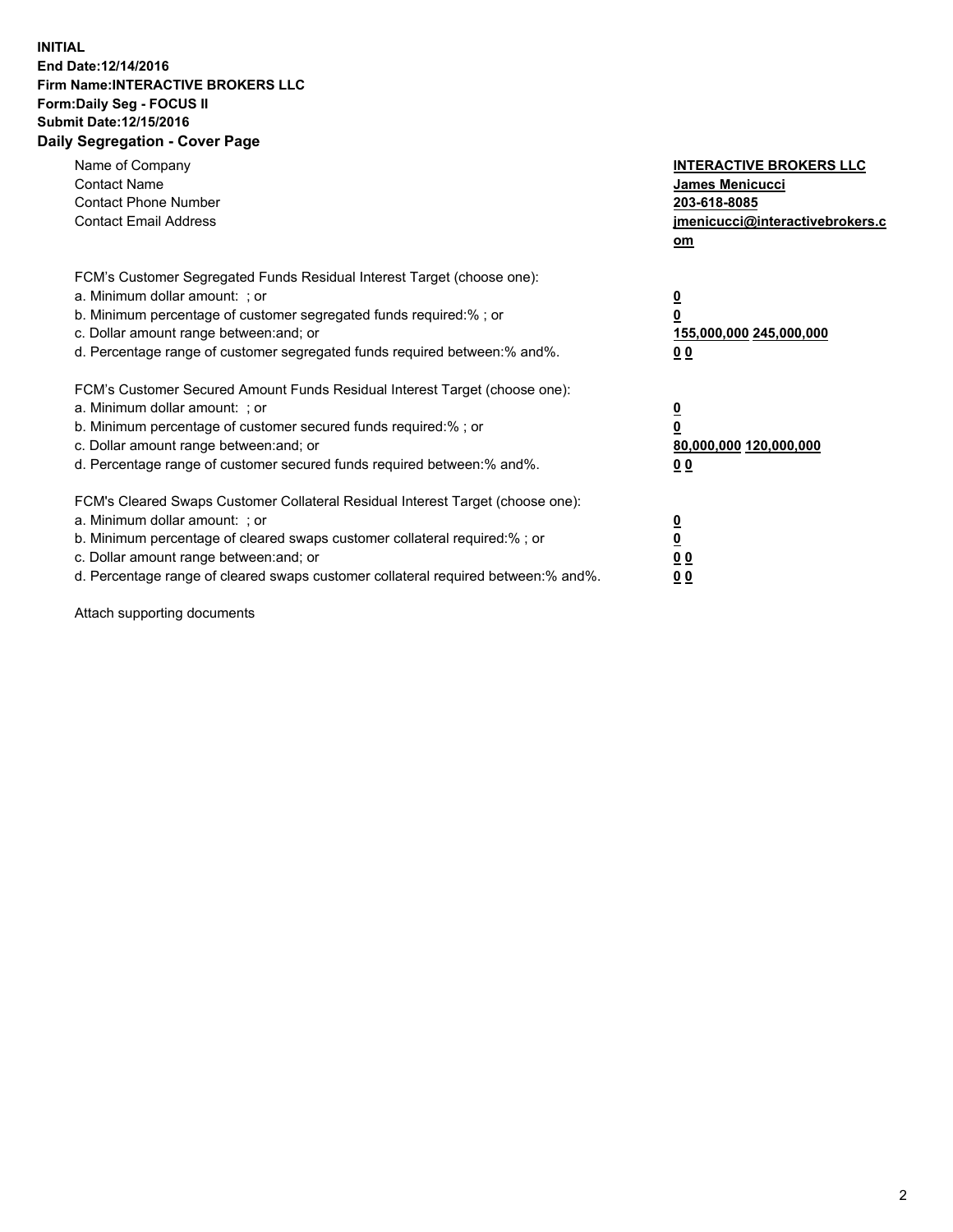## **INITIAL End Date:12/14/2016 Firm Name:INTERACTIVE BROKERS LLC Form:Daily Seg - FOCUS II Submit Date:12/15/2016 Daily Segregation - Secured Amounts**

|     | Daily Ocglegation - Occuled Amounts                                                                        |                                  |
|-----|------------------------------------------------------------------------------------------------------------|----------------------------------|
|     | Foreign Futures and Foreign Options Secured Amounts                                                        |                                  |
|     | Amount required to be set aside pursuant to law, rule or regulation of a foreign                           | $0$ [7305]                       |
|     | government or a rule of a self-regulatory organization authorized thereunder                               |                                  |
| 1.  | Net ledger balance - Foreign Futures and Foreign Option Trading - All Customers                            |                                  |
|     | A. Cash                                                                                                    | 344,114,606 [7315]               |
|     | B. Securities (at market)                                                                                  | $0$ [7317]                       |
| 2.  | Net unrealized profit (loss) in open futures contracts traded on a foreign board of trade                  | 9,061,874 [7325]                 |
| 3.  | Exchange traded options                                                                                    |                                  |
|     | a. Market value of open option contracts purchased on a foreign board of trade                             | 324,020 [7335]                   |
|     | b. Market value of open contracts granted (sold) on a foreign board of trade                               | -37,705 [7337]                   |
| 4.  | Net equity (deficit) (add lines 1.2. and 3.)                                                               | 353,462,795 [7345]               |
| 5.  | Account liquidating to a deficit and account with a debit balances - gross amount                          | 64,200 [7351]                    |
|     | Less: amount offset by customer owned securities                                                           | 0 [7352] 64,200 [7354]           |
| 6.  | Amount required to be set aside as the secured amount - Net Liquidating Equity                             | 353,526,995 [7355]               |
|     | Method (add lines 4 and 5)                                                                                 |                                  |
| 7.  | Greater of amount required to be set aside pursuant to foreign jurisdiction (above) or line                | 353,526,995 [7360]               |
|     | 6.                                                                                                         |                                  |
|     | FUNDS DEPOSITED IN SEPARATE REGULATION 30.7 ACCOUNTS                                                       |                                  |
| 1.  | Cash in banks                                                                                              |                                  |
|     | A. Banks located in the United States                                                                      | $0$ [7500]                       |
|     | B. Other banks qualified under Regulation 30.7                                                             | 0 [7520] 0 [7530]                |
| 2.  | Securities                                                                                                 |                                  |
|     | A. In safekeeping with banks located in the United States                                                  | 404,532,378 [7540]               |
|     | B. In safekeeping with other banks qualified under Regulation 30.7                                         | 0 [7560] 404,532,378 [7570]      |
| 3.  | Equities with registered futures commission merchants                                                      |                                  |
|     | A. Cash                                                                                                    | $0$ [7580]                       |
|     | <b>B.</b> Securities                                                                                       | $0$ [7590]                       |
|     | C. Unrealized gain (loss) on open futures contracts                                                        | $0$ [7600]                       |
|     | D. Value of long option contracts                                                                          | $0$ [7610]                       |
|     | E. Value of short option contracts                                                                         | 0 [7615] 0 [7620]                |
| 4.  | Amounts held by clearing organizations of foreign boards of trade                                          |                                  |
|     | A. Cash                                                                                                    | $0$ [7640]                       |
|     | <b>B.</b> Securities                                                                                       | $0$ [7650]                       |
|     | C. Amount due to (from) clearing organization - daily variation                                            | $0$ [7660]                       |
|     | D. Value of long option contracts                                                                          | $0$ [7670]                       |
|     | E. Value of short option contracts                                                                         | 0 [7675] 0 [7680]                |
| 5.  | Amounts held by members of foreign boards of trade                                                         |                                  |
|     | A. Cash                                                                                                    | <u>-1,101,071,487</u> [7700]     |
|     | <b>B.</b> Securities                                                                                       | $0$ [7710]                       |
|     | C. Unrealized gain (loss) on open futures contracts                                                        | 1,175,806,264 [7720]             |
|     | D. Value of long option contracts                                                                          | 324,019 [7730]                   |
|     | E. Value of short option contracts                                                                         | -37,705 [7735] 75,021,091 [7740] |
| 6.  | Amounts with other depositories designated by a foreign board of trade                                     | 0 [7760]                         |
| 7.  | Segregated funds on hand                                                                                   | $0$ [7765]                       |
| 8.  | Total funds in separate section 30.7 accounts                                                              | 479,553,469 [7770]               |
| 9.  | Excess (deficiency) Set Aside for Secured Amount (subtract line 7 Secured Statement<br>Page 1 from Line 8) | 126,026,474 [7380]               |
| 10. | Management Target Amount for Excess funds in separate section 30.7 accounts                                | 80,000,000 [7780]                |
| 11. | Excess (deficiency) funds in separate 30.7 accounts over (under) Management Target                         | 46,026,474 [7785]                |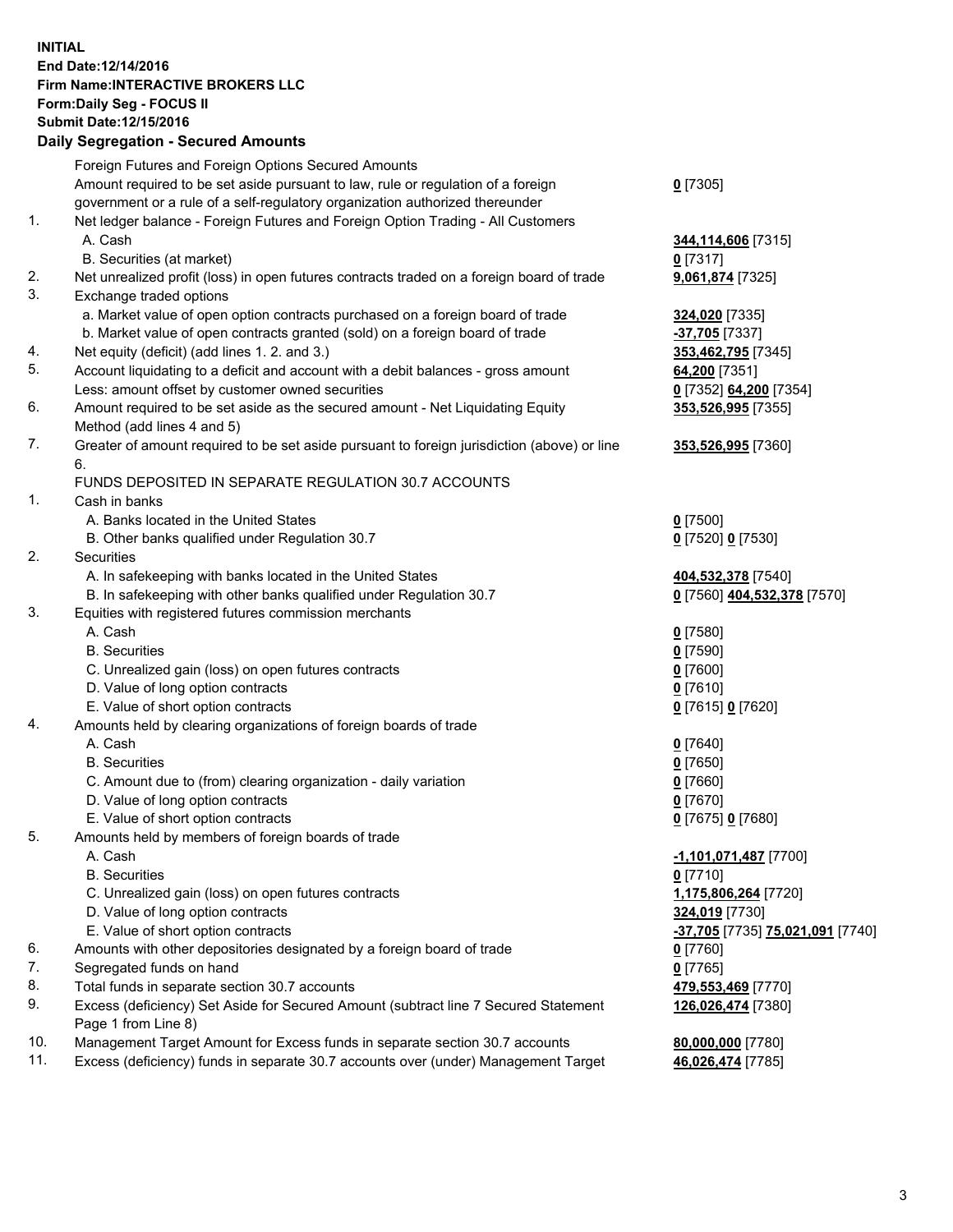**INITIAL End Date:12/14/2016 Firm Name:INTERACTIVE BROKERS LLC Form:Daily Seg - FOCUS II Submit Date:12/15/2016 Daily Segregation - Segregation Statement** SEGREGATION REQUIREMENTS(Section 4d(2) of the CEAct) 1. Net ledger balance A. Cash **3,301,979,715** [7010] B. Securities (at market) **0** [7020] 2. Net unrealized profit (loss) in open futures contracts traded on a contract market **-67,681,144** [7030] 3. Exchange traded options A. Add market value of open option contracts purchased on a contract market **128,358,659** [7032] B. Deduct market value of open option contracts granted (sold) on a contract market **-237,523,148** [7033] 4. Net equity (deficit) (add lines 1, 2 and 3) **3,125,134,082** [7040] 5. Accounts liquidating to a deficit and accounts with debit balances - gross amount **388,710** [7045] Less: amount offset by customer securities **0** [7047] **388,710** [7050] 6. Amount required to be segregated (add lines 4 and 5) **3,125,522,792** [7060] FUNDS IN SEGREGATED ACCOUNTS 7. Deposited in segregated funds bank accounts A. Cash **46,887,723** [7070] B. Securities representing investments of customers' funds (at market) **2,004,863,864** [7080] C. Securities held for particular customers or option customers in lieu of cash (at market) **0** [7090] 8. Margins on deposit with derivatives clearing organizations of contract markets A. Cash **186,245,323** [7100] B. Securities representing investments of customers' funds (at market) **1,222,858,725** [7110] C. Securities held for particular customers or option customers in lieu of cash (at market) **0** [7120] 9. Net settlement from (to) derivatives clearing organizations of contract markets **6,796,852** [7130] 10. Exchange traded options A. Value of open long option contracts **128,354,580** [7132] B. Value of open short option contracts **-237,518,001** [7133] 11. Net equities with other FCMs A. Net liquidating equity **0** [7140] B. Securities representing investments of customers' funds (at market) **0** [7160] C. Securities held for particular customers or option customers in lieu of cash (at market) **0** [7170] 12. Segregated funds on hand **0** [7150] 13. Total amount in segregation (add lines 7 through 12) **3,358,489,066** [7180] 14. Excess (deficiency) funds in segregation (subtract line 6 from line 13) **232,966,274** [7190] 15. Management Target Amount for Excess funds in segregation **155,000,000** [7194]

16. Excess (deficiency) funds in segregation over (under) Management Target Amount Excess

**77,966,274** [7198]